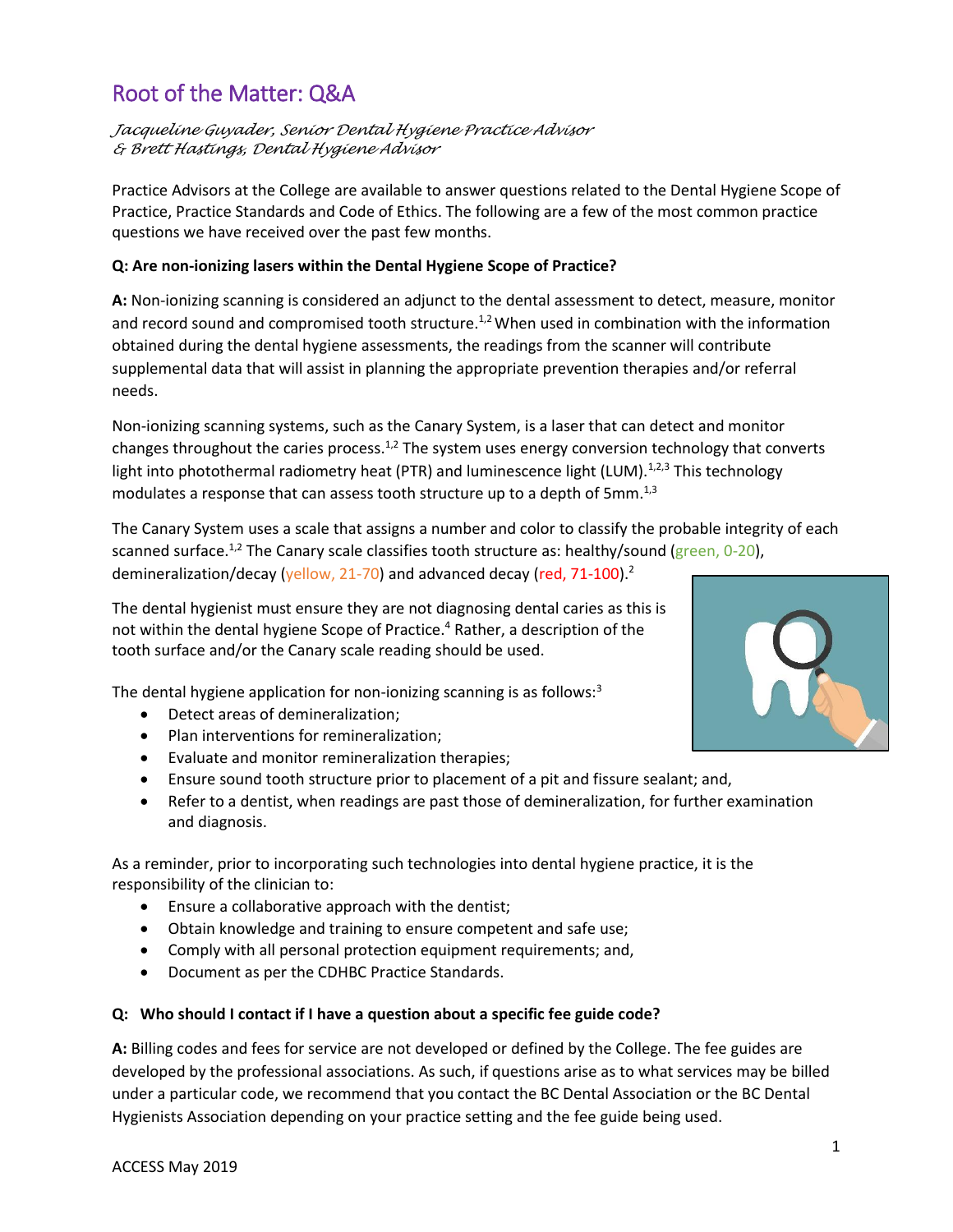## **Q: Does the College mandate anything specific when it comes to billing?**

**A:** The College mandates that all registrants incorporate ethical billing and ensure each client makes an informed decision about the treatment plan. This includes understanding the fees associated with the planned care. All documentation in the legal record of care must align with the CDHBC documentation requirements.<sup>5</sup> The following information is meant to provide guidance when applying the College's Practice Standards and Code of Ethics to billing practices:

- 1. Informed Consent:
	- The client should always be properly informed of their dental hygiene diagnosis and individual treatment plan as well as the fees for planned care.
	- Informed consent for the planned treatment must subsequently be documented in the clients' legal record of care.
- 2. Documentation:
	- Ensure all aspects of the ADPIE\* Process of Care that have occurred during the dental hygiene appointment are documented appropriately and in accordance with the CDHBC Practice Standards.
	- Billing codes do not replace accurate and thorough documentation. Treatment notes must represent the full ADPIE\* Process of Care that occur during each appointment.
	- To further assist registrants, the College has developed a resource titled Dental Hygiene [Documentation.](http://www.cdhbc.com/Professional-Development/Quality-Assurance/Online-Learning-PLan/QAP-Dental-Hygiene-Documentation.aspx) This is to provide quick guidance in practice for these important Practice Standards. For more information, please watch th[e CDHBC webinar on](https://www.youtube.com/watch?v=3ca8aQkIK80) [documentation.](https://www.youtube.com/watch?v=3ca8aQkIK80)
- 3. Planning dental hygiene care:
	- It is not appropriate to base a client's care on what is covered by their insurance plan. Treatment must be planned based on the individual client's needs.
- 4. Ethical billing:
	- The dental hygienist must only charge for services that were provided and that align with the time spent with the client.
	- Examples:
		- o **Fraudulent billing scenario:** At today's appointment, the client wanted a polish and fluoride. However, these services are not covered by their insurance plan. To help out the client, the dental hygienist charged the insurance company an extra unit of scaling instead of billing for polish and fluoride.
- 
- $\triangleright$  This would be fraudulent billing as the client was billed for a service that was not preformed.
- $\triangleright$  Note: to understand what assessments may be included in combination with scaling when billing under the scaling fee code, refer to the BCDA or BCDHA Fee Guides.
- o **Incorrect use of fee code scenario:** The dental hygienist billed 4 units of scaling, however, the client was only in the chair for 45 minutes due to the client arriving 15 minutes late.
	- $\triangleright$  It is considered unethical for the dental hygienist to bill the client for a service that has not been completed and/or that exceeds the time spent with the client.
	- $\triangleright$  In a case such as this, the office should have a separate code that is not associated with the scaling code for late or missed appointments.